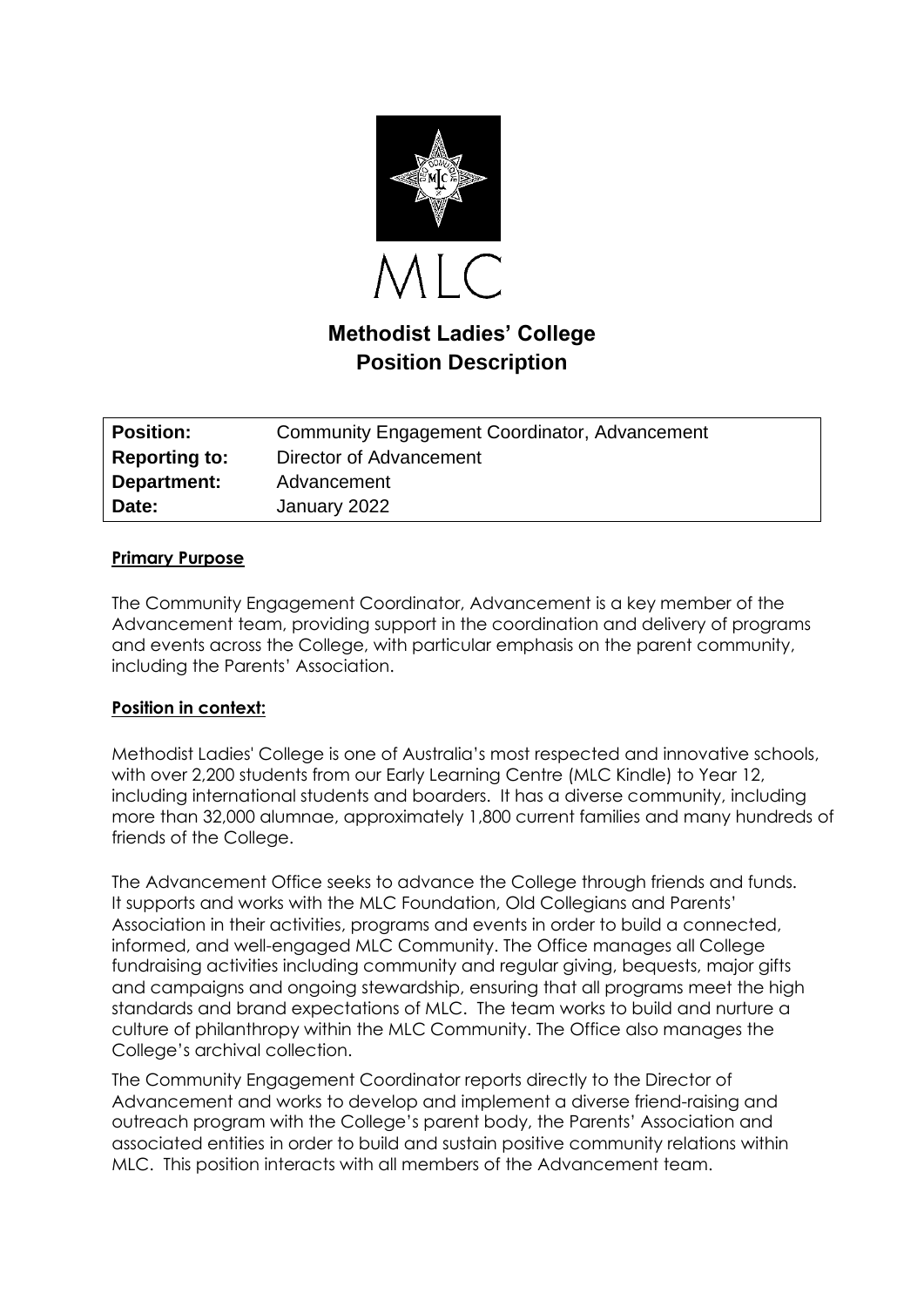## **Key Contacts**

*Reports to:* Director of Advancement

## *Internal*

Director of Advancement Associate Director, Advancement Advancement team members MLC staff as relevant

# *External*

MLC Parents MLC Parents' Association External providers as required

# **Major Duties and Responsibilities:**

- To provide a central co-ordinating point and key link between the College and current parent community and past parent community
- To work collaboratively to plan, deliver and evaluate a range of events, activities and programs that build and support positive relationships and a strong connection with MLC parents and past parents
- To oversee the planning and management of activities, events and programs held across the College to support key volunteer groups
- Together with the Director of Advancement, to lead, manage and support the planning of a balanced program and key dates for Parents' Association events in consultation with the parent community and relevant College staff
- To support the efficient operations of the Advancement Office through communications, administration and other duties as required and deliver exemplary customer service to parent stakeholders in all facets of planning and delivery of events and programs
- Together with the Director of Advancement, and in consultation with the Parents' Association, to develop, implement and monitor guidelines and protocols regarding school-supported parent events
- To oversee and coordinate the delivery of programs and events that support parent volunteering
- To use MLC templates and systems to streamline parent event planning and administration
- To support, coordinate and deliver where relevant, key College events i.e. Senior School Social and Formal and Careers Showcase, and other whole-of-College programs
- To develop, nurture and grow strong links with volunteer numbers in relevant interest groups
- To ensure that events and activities are in line with the relevant government advice in relation to Covid 19 or other protocols
- To ensure that parents are aware of the relevant College policies and protocols in relation to child safety and volunteering
- To assist volunteers as required to meet any licensing and reporting obligations (ie. liquor & gaming licences, Incorporated Association obligations – submission of financial reports and committee details to CAV & ACNC)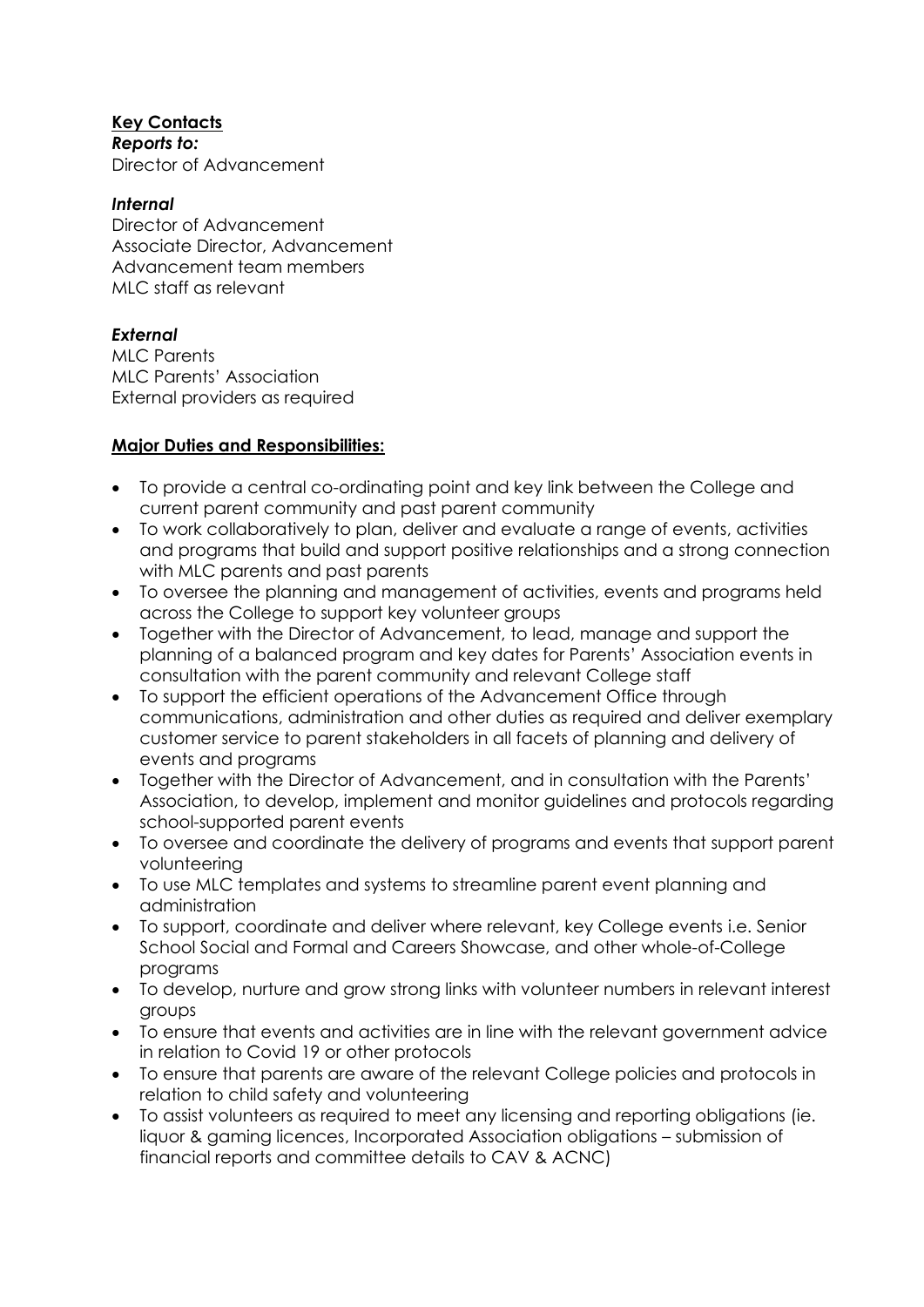- To be a collaborative team member, including the reporting and sharing of relevant information with the Director of Advancement and Associate Director, Advancement, in relation to members of the MLC Community who may have an interest in and/or potential to support the College philanthropically through gifts and bequests.
- Adherence to all College policies and demonstration of behaviours in accordance with the Child Safe Standards.

This position description outlines the major duties and responsibilities relevant to this role. This list is not exhaustive and it is expected that specific tasks and functions may change from time-to-time in line with the College's operational requirements.

## **Some weekend and evening work will be required in relation to various aspects associated with this position.**

## **Person Specification:**

#### *Essential Criteria (skills, knowledge, qualifications, experience)*

- High level communication and interpersonal skills to interact with a wide range of people and build strong relationships
- Previous experience working with communities in an educational setting
- Diplomatic and tactful, with good negotiation and conflict management skills
- The ability to prioritise competing and multiple demands
- High level organisational, time and project management skills
- Previous experience working with volunteers and stakeholders groups
- Ability to work both independently and co-operatively as a member of a team
- Demonstrated experience working in an administrative environment
- Discretion and reliability for confidentiality in the conduct of business
- Demonstrated ability to think creatively and strategically.
- Advanced skills in MS Word, MS Excel, Email (Outlook) etc.

MLC performs thorough assessments of potential and existing employees. The assessments will be used to ascertain whether the potential or existing employee is a fit and proper person to be trusted to work in a school environment and in the position applied for or held. The screening process includes, but is not limited to, Criminal Records Checks and Working with Children Checks.

#### *MLC's commitment to child safety*

*MLC is committed to the safety, participation and empowerment of all children. All members of our community, including employees, contractors, agency staff and*  volunteers, have an important role in providing students with a safe and nurturing *environment in which to prosper and thrive. MLC has zero tolerance of child abuse, and all allegations and safety concerns will be treated very seriously and consistently within our policies and procedures.* 

*MLC is committed to preventing child abuse through identifying risks early and removing and reducing these risks. We have robust human resources and recruitment practices, supported by regular training and development.*